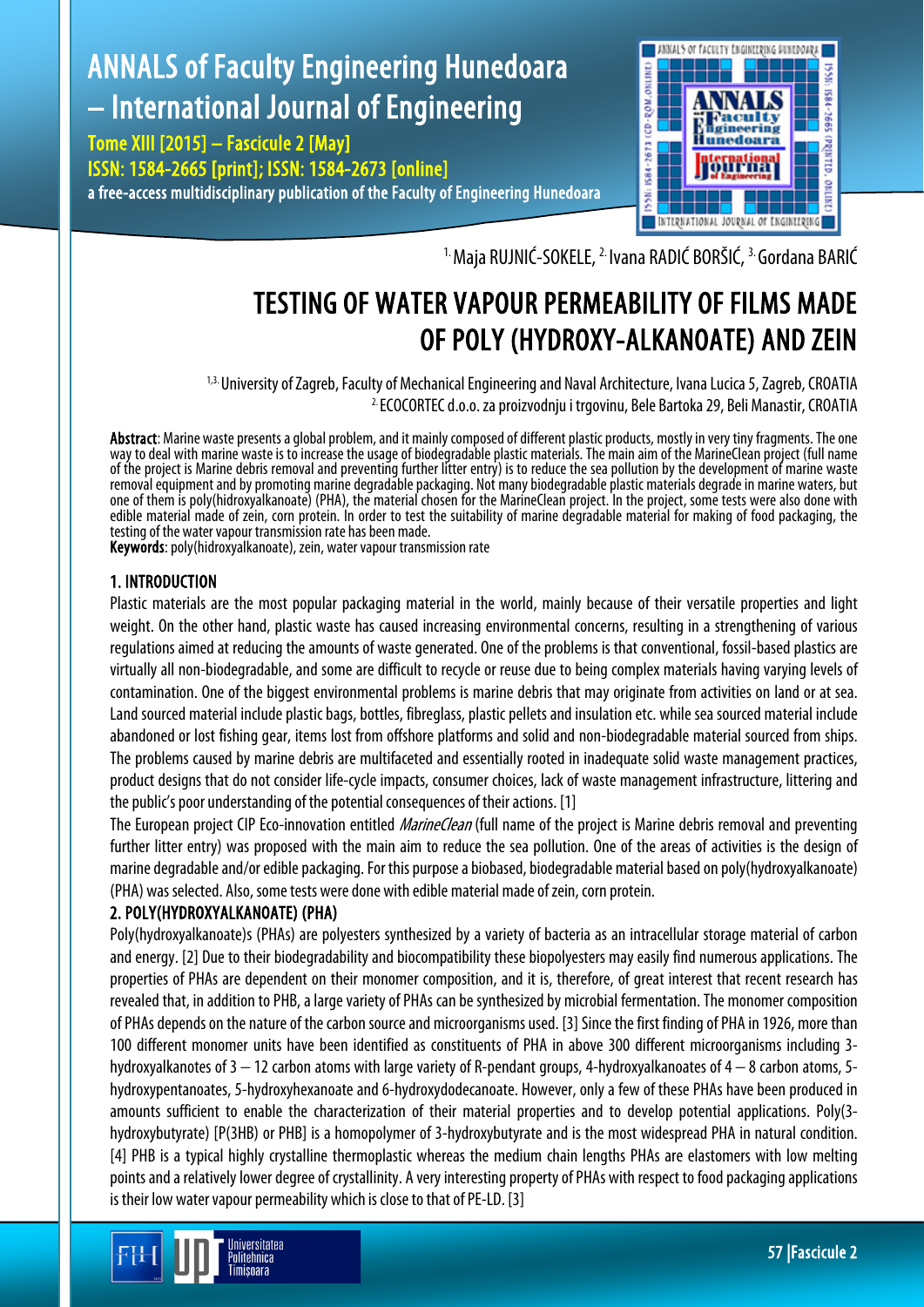One of the unique properties of PHA materials is their biodegradability in various environments. The rate of biodegradation of PHA materials depends on many factors, notably those related to the environment (temperature, moisture level, pH, and nutrient

supply) and those related to the PHA materials themselves (composition, crystallinity, additives, and surface area). [5] PHA is a high-molecular-weight solid polymer that cannot be transported through the cell wall, so microorganisms such as bacteria and fungi excrete extracellular PHAdegrading enzymes (PHA depolymerases) that hydrolyze the solid PHA into the water-soluble monomer and oligomers. These low-molecular-weight degradation products are then transported into the cell and subsequently metabolized as carbon and energy sources (Figure 1). [2]

PHAs have rich properties depending on the structures. Homopolymers, random copolymers, and block copolymers of PHA can be produced depending on the bacterial species and growth conditions. With over 150 different PHA monomers being reported, PHAs with flexible thermal and mechanical properties have been developed. Such diversity has allowed the development of various applications, including environmentally friendly

biodegradable plastics for packaging purposes, fibers, biodegradable and biocompatible implants, and controlled drug release carriers.[6] Figure 2 presents biodegradable beach toys made of PHA that degrade in marine environment. [7]

For the purposes of *MarineClean* project, a marine degradable film under the brand name *EcoOcean*, is produced by the *EcoCortec*. Its basis is poly(hydroxybutyrate) (PHB) and it is intended for the production of films, foils,

and bags using the procedure of tubular film extrusion. *EcoOcean* film and bags







contain 77% biobased content and they are fully marine biodegradable. *EcoOcean* is designed to biodegrade in marine environments, anaerobic digestion, natural soil and water environments, backyard composting systems, and municipal composting facilities (in areas where these facilities are available). [8]

EcoOcean films are durable in use and shelf stable, yet biodegradable in ambient temperature environments. The material has high melt strength and its physical properties are near PE-LLD and include heat sealability, excellent tensile properties, moisture and heat resistance, UV resistance and good weatherability. [9]

The crystalline behavior provides valuable information for interpreting the water vapour permeation properties of the PHA membranes. The water vapour permeability is related to the chemical structure and the morphology of the PHA membranes. In a comparison with the packaging materials available in the market, PHA has similar water barrier property as PET, especially for poly(3-hydroxybutyrate) (PHB). PHA is a promising material for disposable packaging applications as it is also biodegradable. However, its brittleness and melt instability resulted from slow crystallization restrict the commercial applications of PHB. [10]

#### 3. ZEIN

Zein comprises a group of alcohol-soluble proteins (prolamins) found in corn endosperm. It can be extracted with aqueous alcohol and dried to a granular powder. [11] Zein has been examined as a possible raw material for polymer application since the earlypart of the 20th century. It resembled bees' wax and can be soft, ductile, tenacious, and elastic. It had some of the properties of wheat gluten and was analogous to resin. Renewed interest in zein as a polymeric material has been stimulated, in part, by the perceived negative impact of plastic on solid waste disposal. Zein offers several potential advantages as a raw material for film, coatings, and plastics applications. It is biodegradable and it is annually renewable. The annual surpluses of corn provide a substantial raw material resource. However, there are also some problems with the use of zein as a plastic material. Zein is a biological material and, like most biological materials, it is affected by water. This, coupled with the fact that water is a plasticizer for zein, means that zein's properties are subject to change with humidity. [12] Zein films have water vapour permeability (WVP) values lower than or similar to those of other protein films, cellulose ethers, and cellophane. However, their WVP is notably higher than that of LDPE or ethylene-vinyl alcohol copolymer (EVOH). [11]

Many older uses of zein were lost to synthetic polymers because of superior properties and lower cost of the synthetic polymers. In this day of environmentally friendly products, however, zein again may find a niche that synthetic polymers cannot fill. But for zein to realize its full potential, research must finds ways to overcome two main problems: prohibitive cost and poor resistance to water. [12] Since zein films are completely safe to ingest, it is the perfect coating for foods and pharmaceutical ingredients. [13] During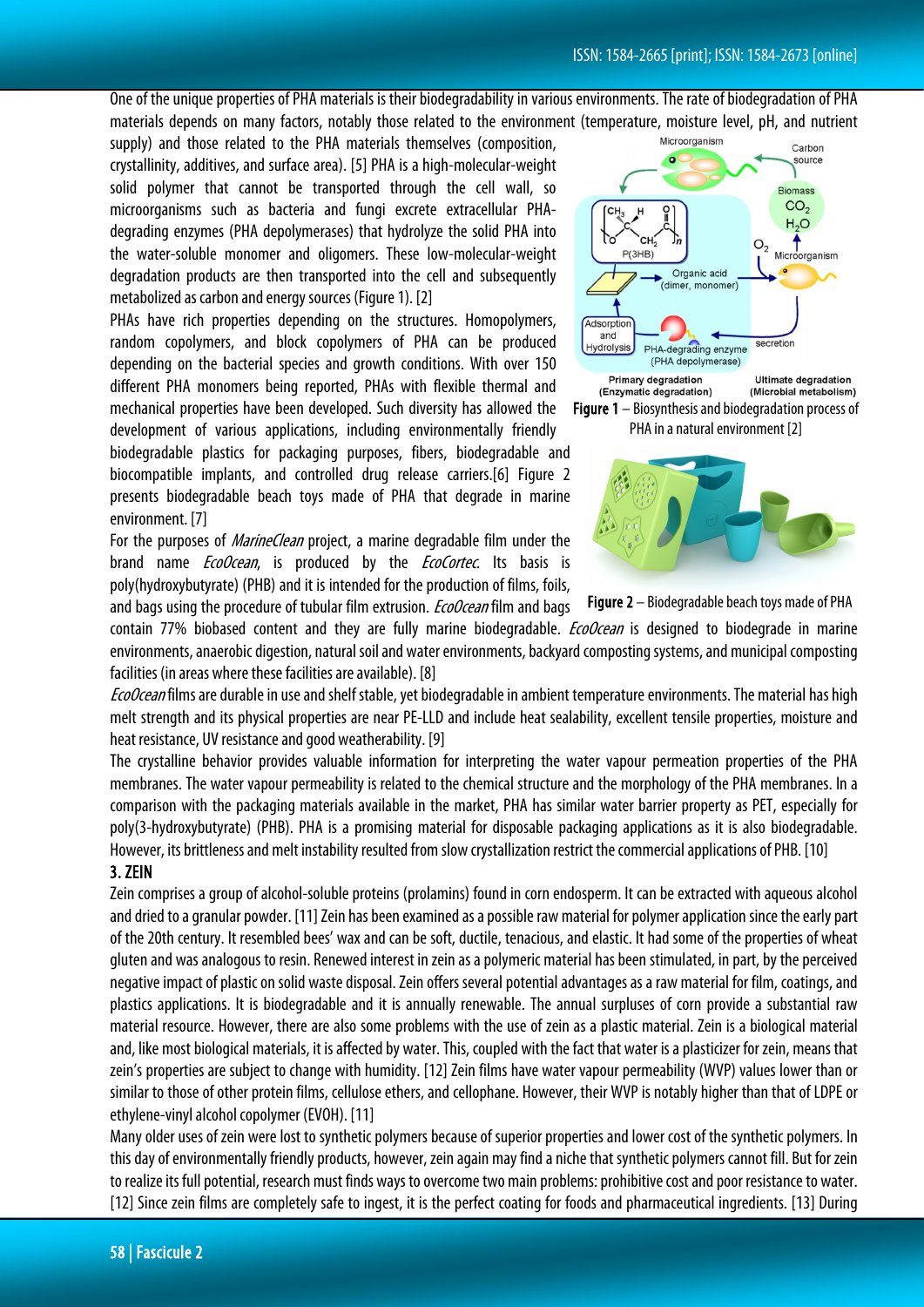the *MarineClean* project, edible packaging on a basis of zein was developed. Edible packaging was produced and tested on edibility for marine animals at the *National Institute of Biology, Marine Biology Station Piran*. Sensory analysis was done at TC PoliEkobut negative feedback was gained during presentation of the material to the consumers. The consortium therefore decided not to push this material on the market because it would not gain success at the moment.

#### 4. BARRIER PROPERTIES OF PLASTIC FILMS

The determination of the barrier properties of a polymer is crucial to estimate and predict the product-package shelf-life. The specific barrier requirement of a package system depends upon the food characteristics and the intended end-use applications. Generally plastics are relatively permeable to small molecules such as gases, water vapour, organic vapours, and liquids, and they provide a broad range of mass transfer characteristics, ranging from excellent to low barrier values, which are important in the case of food products. Water vapour and oxygen are two of the main permeants studied in packaging applications, because they may move from the internal or external environment through the polymer package wall, resulting in possible negative changes in product quality and shelf-life. [14]

The water vapour barrier properties for the packaged food product, whose physical and chemical deteriorations are related to its equilibrium moisture content, are of great importance for maintaining or extending its shelf-life. The water vapour barrier is quantified by the water vapour permeability coefficients (WVPC) which indicate the amount of water vapour that permeates per unit of area and time in a packaging material (kg·m/m<sup>2</sup>·s·Pa). For fresh food it is important to avoid dehydration while for bakery or delicatessen it is important to avoid water permeation. The water vapour transmission rate (WVTR) is expressed in cm<sup>3</sup>/m<sup>2</sup>·s (or g/m2 ·d). [14]

A major challenge for the material manufacturer is hydrophilic behaviour of many biobased polymers as a lot of food applications demand materials that are resistant to moist conditions. It is possible to produce biobased materials with water vapour transmittance rates comparable to the ones provided by some conventional plastics, but if a high water vapour barrier material is required, very few biobased materials apply. [3]

Blown films comprise one of the first product categories to be developed based on fossil oil derived biodegradable polyesters. They have successfully been applied as garbage bags and related applications. In many food packaging applications, water vapour barriers as well as gas barriers are required. No single biobased polymer can fulfill both these demands. In this case, the use of coextrusion can lead to laminates which meet the objectives. For example, materials which are based on thermoplastic starch can be film blown in a co-extrusion set-up with polymers like PLA and PHB/V as coating materials. [3]

Normally, barrier materials (such as non-biodegradable and biodegradable plastics) have the ability to restrict the passage of gases, vapours, and organic liquids through their boundaries. In simpler terms, barrier materials prevent substances inside the barrier from escaping, and outside substances from entering the barrier. Therefore, mass is the best indicator of the amount of substances moving in and out of the barrier. Low-density polyethylene is gaining market share in food industrial applications. It is flexible, transparent, resists tearing, and acts as a moisture barrier. The water vapour transmission rate (WVTR) is one of the key indicators for determining a plastics wrap's effectiveness in preventing food spoilage. It is defined as a rate at which water vapour can move from one side of the barrier to the other. The transmission rate of gases and vapours depends on both the solubility of the gases and their rate of diffusion through the barrier (which depends on the configuration of the barrier polymer). [15]

Permeability is a function of both the permeance and the thickness of the barrier material. Permeation, which includes the rate at which a gas passes through the barrier material, is affected by the characteristics of the polymer, such as its chemical makeup. Permeability is also affected by the molecular organization of the polymer, such as crystallinity: crystallites are impermeable, so a polymer with a higher degree of crystallinity will have a lower amount of permeation, resulting in it being a better barrier.

Permeability is also affected by temperature, humidity, and pressure. [15] 5. TESTING OF WATER VAPOUR TRANSMISSION RATE

The moisture or water vapour transmission rate measures the rate at which water vapour passes through thin films of material. Typically, the thicker the film is, the slower will be the rate of transmission. The water vapour transmission rate of a particular film is based on how fast vapour passes through the film under controlled conditions. The relationship between the WVTR and the thickness of the film is inverse and approximately linear for

large areas; as a result, doubling the thickness of the film reduces the WVTR value by half. [16]

Samples run with modified version of ASTM E96 – Standard Test Methods for Water Vapour Transmission of Materials. The test was performed as follows. The aluminum test cup is filled with silica gel desiccant beads. The sample is then clamped across the mouth



Figure 3 – Testing of water vapour transmission rate